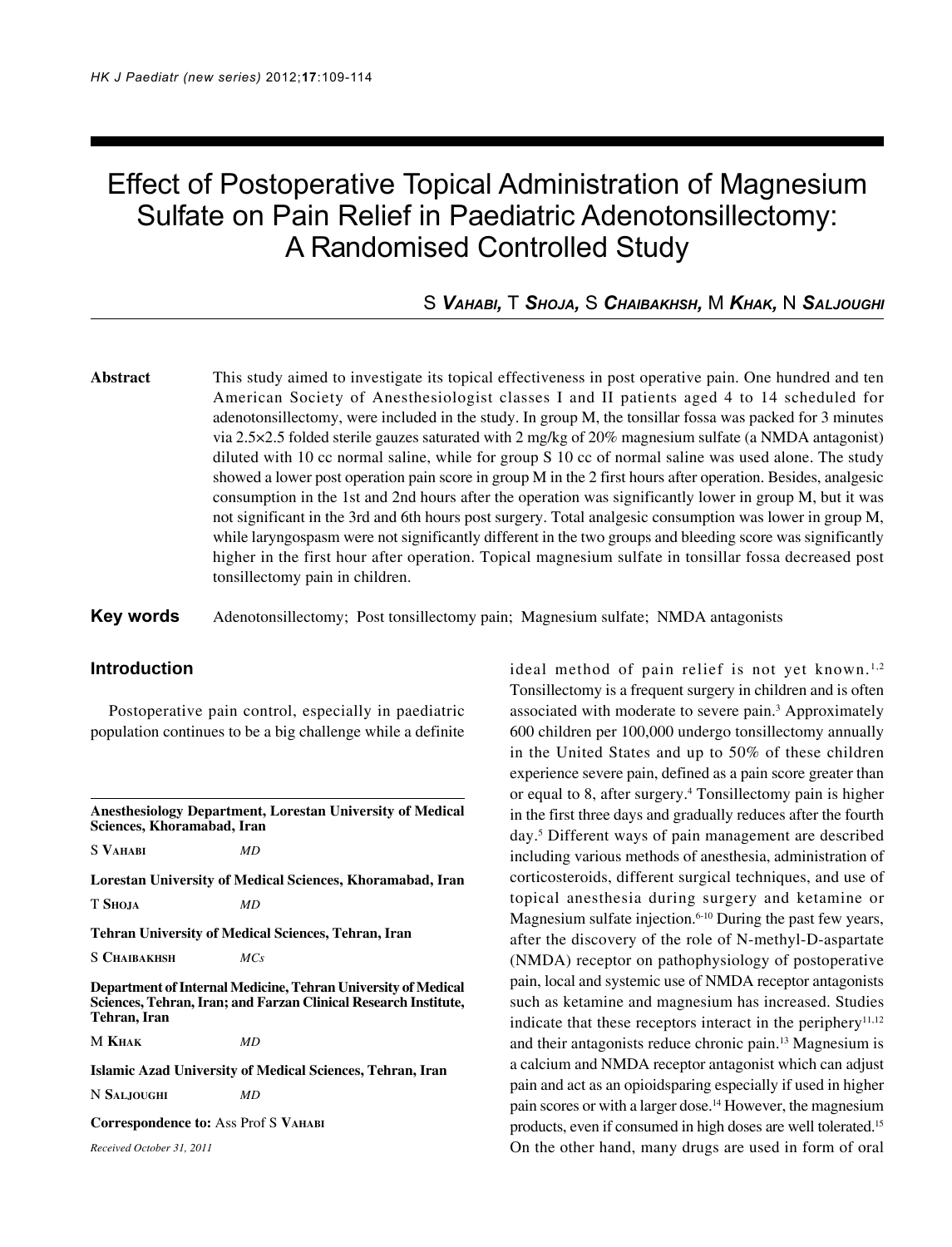solutions to control oropharyngeal pain including the local anesthetics, antihistamines, anti-inflammatory agents and the opioids. Topical administration of drugs can locally control the pain with a few systemic complications and provide a good compliance for the patient as well.16 In this study we investigated the beneficial effects of topical peritonsillar administration of Magnesium Sulfate in pain control in children.

# **Method**

The study protocol was approved by the Institutional Ethics Committee of the Medical University of Lorestan and follows the Helsinki Declaration. After obtaining parental written informed consent, a prospective, randomised, double-blind clinical trial of 110 children undergoing adenotonsillectomy referred to Shohadaye Ashayer Medical Training Center, Khorramabad, Iran was performed. The selection criteria included any American Society of Anesthesiologist (ASA) classes I and II children aged 4 to 14 scheduled for adenotonsillectomy in year 2008 that did not have any of the characteristics for exclusion. Exclusion criteria included a present acute pharyngeal infection or a history of drug sensitivity or renal insufficiency. Patients were randomly assigned to two different groups (group M and group S) by the sequence of admission. Sample size was calculated using the following formula considering  $S = 1.5$  and  $d = 0.8$  according to our pilot study:

$$
n = \frac{\left(z_{1-\frac{\alpha}{2}} + z_{1-\frac{\beta}{2}}\right)^2 \left(S_1^2 + S_2^2\right)}{d^2} \approx 55
$$

As a result 55 patients were considered in each group. Demographic characteristics (age, sex, weight) were recorded. Patients did not receive solid foods from 8 hours before surgery. A peripheral vein access with blue angiocatheter number 27 was obtained and patients were premedicated with the standard protocol for anesthesia, including midazolam 0.01 mg/kg and alfantanil 2 µg/kg. Anesthesia was induced with sodium thiopental 5 mg/kg and atracurium 0.1 mg/kg until loss of consciousness. Tracheal intubation was facilitated with an appropriate size cuffed tracheal tube. The lungs were ventilated using a mixture of oxygen (40%) in  $N_2O$  (60%) and halothane 0-1.5%. Ringer solution was administered as maintenance hydration.

A standard surgical technique including blunt and sharp dissection associated with adenoid curettage was used by one surgeon. The study drug was prepared by the anesthesiologist who was not involved in the postoperative evaluation; group M received 2 mg/kg of magnesium sulfate 20% diluted in normal saline and group S received only 10 cc of normal saline, through a standard gauze of 10×10 cm in dimension folded 2 times to make a 2.5×2.5 cm one and put in the solution. Using the gauzes, each tonsillar fossa was packed by the surgeon who performed the tonsillectomy for 3 minutes; the surgeon was not involved in the postoperative evaluation. Residual neuromuscular block was antagonised with atropine (0.02 mg/kg IV) and neostigmin (0.05 mg/kg IV) after the discontinuation of anesthetic gases and the child was extubated at the end of the surgery. 100% saturated oxygen was administered via a face mask to the patient after extubation until emergence from anesthesia, and the patient was observed for laryngospasm until the time of discharge from the recovery room. Laryngospasm was defined as the airway obstruction associated with saturation of  $O_2$  below 85%, unrelieved by appropriate maneuvers. The patients' pain scores were assessed using a modified Children's Hospital of Eastern Ontario Pain Scale (mCHEOPS) at fixed intervals after the surgery  $(1, 2, 3, 6$  hours postoperatively) by an attending physician blinded to the study groups; the pain scoring is shown in (Table 1).

If the pain score was higher than 5, a rectal suppository acetaminophen 10 mg/kg was given. The amount of bleeding was assessed using a 3-point scale: 0, no bleeding; 1, a mild to moderate bleeding without haemodynamic disorder; 2, a severe bleeding with haemodynamic disorder. In the case of full awareness, stable haemodynamic status, ability to maintain the air way, return of air way reflexes and no bleeding at the surgery site, the patient was discharged at the end of the operation day.

The data were analysed using SPSS software program, version 11.5, for Windows (SPSS Inc., Chicago, IL). Values were noted as average and standard deviation. Chi-square test and Mann-Whitney U-test were used for statistical analysis when appropriate. A *P* values <0.05 was considered as statistically significant.

#### **Results**

A total of 110 children (55 in each group) were included in the study. No patient was excluded from the study. There were no statistically significant differences between the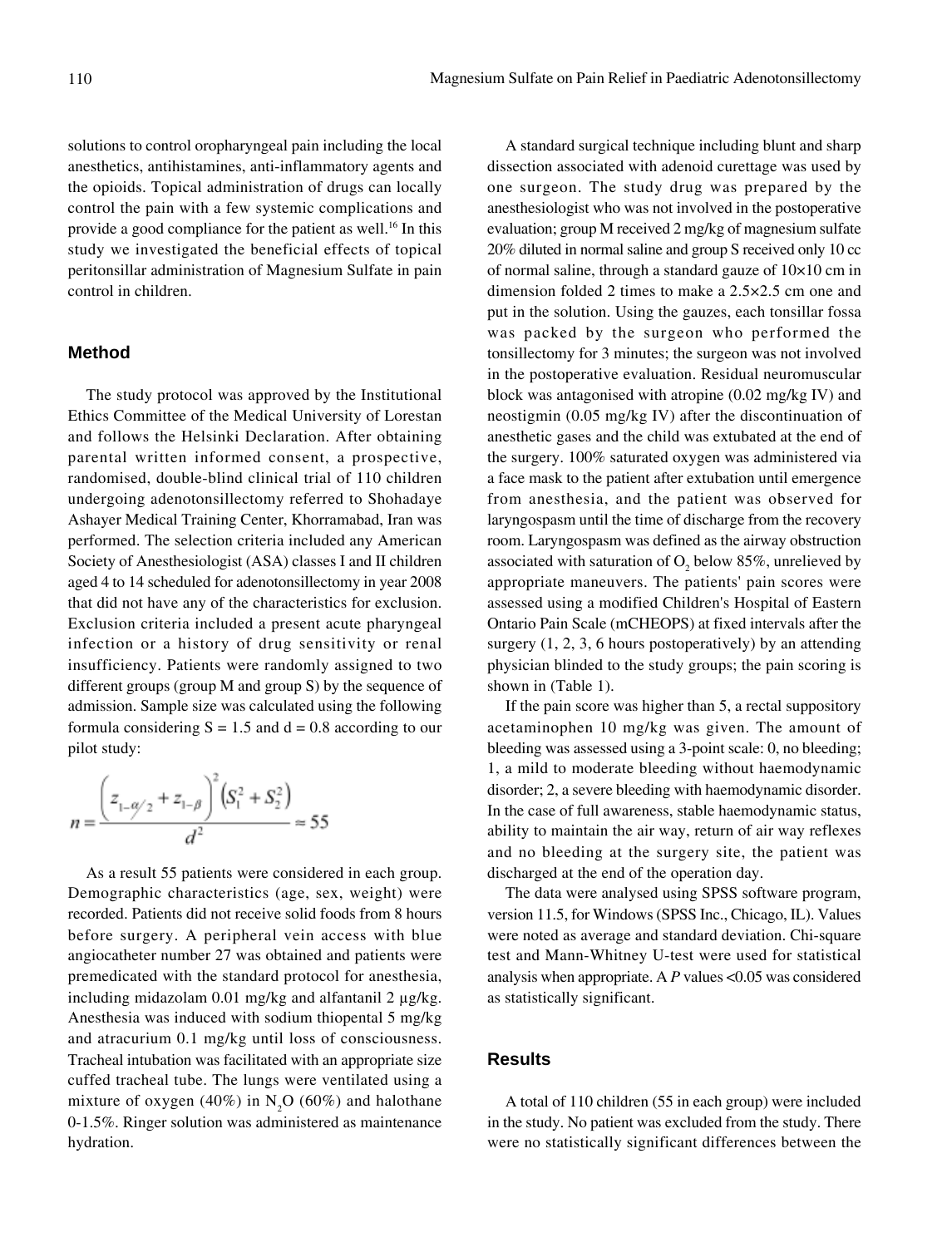groups for sex (male/female: M, 31/24 and S, 29/26), age (mean: M, 8.96 and S, 7.96; median of 8 for both) and weight (mean: M, 28.31 with minimum and maximum respectively 10 and 75; S, 22.96 with minimum and maximum respectively 15 and 35). All mCHEOPS values at postoperative 1st, 2nd, 3rd and 6th hour significantly decreased in both groups (M: from 4.3 to 2.35; S: from 3.54 to 1.62). The average score of pain was lower in group M and this difference was statistically significant (*P*<0.001) (Table 2).

Considering bleeding, significant difference between the amounts of bleeding was observed in each group at 1st, 2nd, 3rd and 6th hour post-operation. Average bleeding between the two groups did not show significant differences (*P*=0.27) (Table 3); however, the bleeding score assessment was down to decimal point with most below 1 which indicates the bleeding severity was mostly recorded as 0, i.e. no bleeding.

Incidence of laryngeal spasm in the recovery room was evaluated; considering *P*=0.23 there was no significant difference between the two groups (Table 4).

Acetaminophen consumption, which was given at any time with a pain score of more than 5, was significantly lower at the 1st and 2nd hour post-surgery in group M (*P*<0.001), but no significant difference was found between the two groups at 3rd and 6th hour after surgery (*P*=0.618). The total amount of acetaminophen consumption in group M during the 6-hour assessment was generally lower than group S (Table 5). One patient in group M and two in group S needed to take acetaminophen two times.

# **Discussion**

Finding an ideal pain management method for posttonsillectomy pain and also a medication or method that may reduce the chance of postoperative bleeding is a real challenge in otolaryngology. They cause discomfort during the postoperative period and their control is often inadequate. Several randomised double blind studies claimed antibiotics effectiveness in reducing pain and halitosis by using antibiotics.<sup>17</sup> Postoperative steroids and even homeopathic drugs are suggested in some studies.18-20

Topical solutions are being widely tested to improve or block post-tonsillectomy pain. Tisseel bovine fibrin sealant is described to promote earlier return to normal activity.<sup>21</sup> Vaiman et al found that patients improved in swallowing and pain reduction after the use of Quixil as a haemostatic

| Modified CHEOPS scoring |
|-------------------------|
|                         |

| Item structure    | Parameter                 | Score    |  |
|-------------------|---------------------------|----------|--|
| Crying            | No crying                 | 0        |  |
|                   | Crying, moaning           | 1        |  |
|                   | Screaming                 | 2        |  |
| Facial expression | Smiling                   | 0        |  |
|                   | Neutral                   | 1        |  |
|                   | Grimacing                 | 2        |  |
| Verbal expression | Positive statement        | $\Omega$ |  |
|                   | Negative statement        | 1        |  |
|                   | Complaining of pain       | 2        |  |
| Torso             | <b>Neutral</b>            | $\theta$ |  |
|                   | Variable, tense, upright  | 1        |  |
|                   | Stretched                 | 2        |  |
| Legs              | Neutral                   | 0        |  |
|                   | Kicking                   | 1        |  |
|                   | Stretched, continues move | 2        |  |

**Table 2** mCHEOPS scores for the study groups (mean±S.D.)

| Time of assessment | <b>Group M</b>  | <b>Group S</b>  | P-value |  |  |
|--------------------|-----------------|-----------------|---------|--|--|
| postoperatively    |                 |                 |         |  |  |
| Recovery room      | $3.02 \pm 2.03$ | $2.75 \pm 1.83$ | 0.64    |  |  |
| 1 hour             | $1.62 \pm 1.42$ | $3.51 \pm 1.85$ | 0.00    |  |  |
| 2 hours            | $1.29 \pm 0.85$ | $2.84 \pm 1.48$ | 0.00    |  |  |
| 3 hours            | $0.93 \pm 0.99$ | $1.22 + 1.04$   | 0.10    |  |  |
| 6 hours            | $1.05 \pm 1.38$ | $0.62 \pm 0.62$ | 0.17    |  |  |
|                    |                 |                 |         |  |  |

**Table 3** Bleeding scores for the study groups (mean±S.D.)

| Time of assessment | <b>Group M</b>  | <b>Group S</b>  | <i>P</i> -value |
|--------------------|-----------------|-----------------|-----------------|
| postoperatively    |                 |                 |                 |
| 1 hour             | $0.11 \pm 0.31$ | $0.29 \pm 0.45$ | 0.01            |
| 2 hours            | $0.07\pm0.26$   | $0.04 \pm 0.18$ | 0.40            |
| 3 hours            | $0.00 \pm 0.00$ | $0.02\pm0.13$   | 0.31            |
| 6 hours            | $0.05 \pm 0.22$ | $0.00 \pm 0.00$ | 0.08            |

**Table 4** Laryngospasm incidence of the patients

| Laryngospasm | <b>Positive</b> |            |
|--------------|-----------------|------------|
| Group M      | $8(14.5\%)$     | 47 (85.5%) |
| Group S      | $14(25.5\%)$    | 41 (74.5%) |

*P*-value: 0.27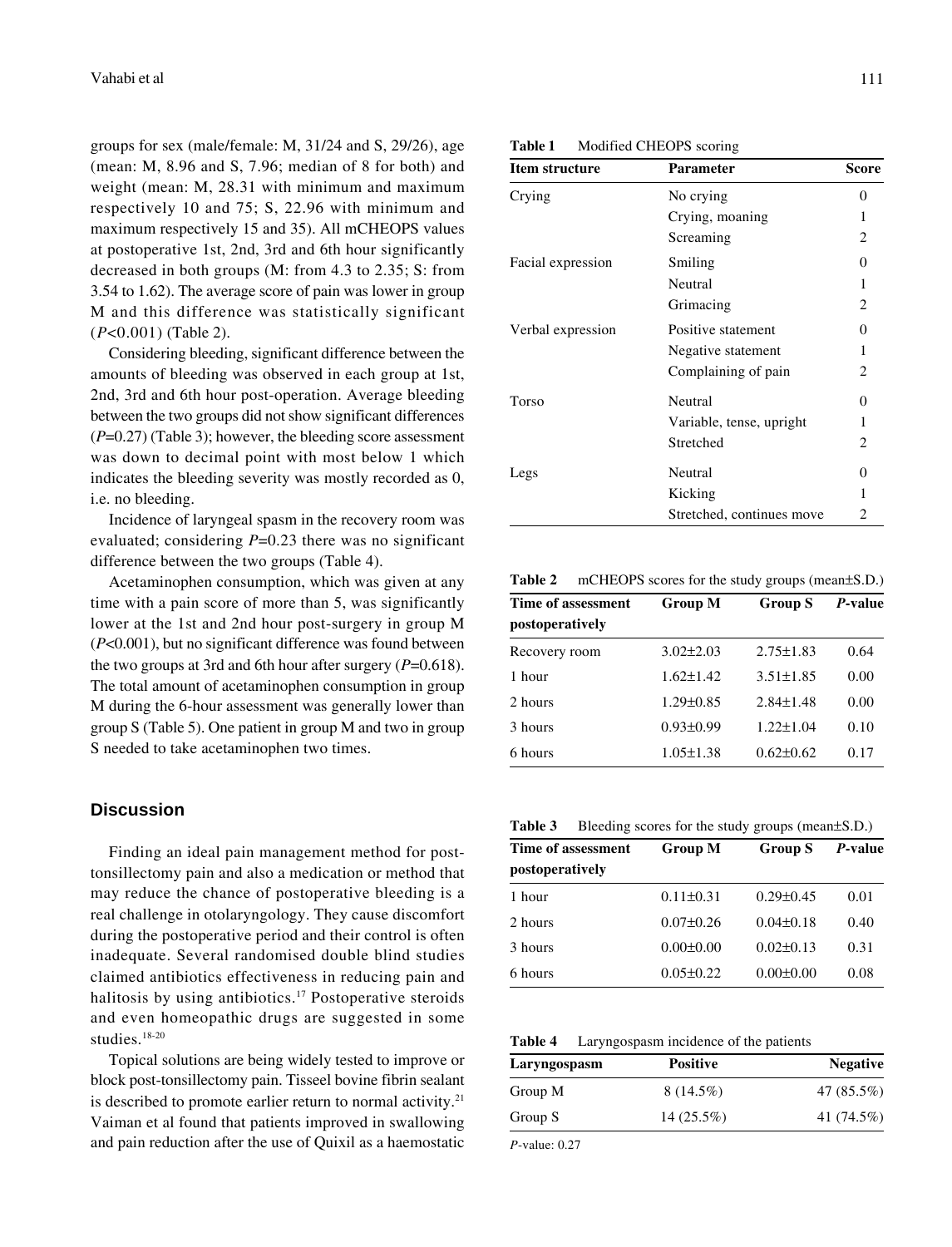| Time of assessment<br>postoperatively | Acetaminophen<br>consumption in Group M |             | Acetaminophen<br>consumption in Group S |             | P-value |
|---------------------------------------|-----------------------------------------|-------------|-----------------------------------------|-------------|---------|
|                                       | Positive                                | Negative    | Positive                                | Negative    |         |
| 1 hour                                | $2(3.6\%)$                              | 53 (96.4%)  | $22(40\%)$                              | 33 $(60\%)$ | < 0.001 |
| 2 hours                               | $0(0\%)$                                | 55 (100%)   | $10(18.2\%)$                            | 45 (81.8%)  | < 0.001 |
| 3 hours                               | $1(1.8\%)$                              | 54 (98.2%)  | $3(5.5\%)$                              | 52 (94.5%)  | 0.618   |
| 6 hours                               | $3(5.5\%)$                              | 52 (94.5%)  | $1(1.8\%)$                              | 54 (98.2%)  | 0.618   |
| Total                                 | 6(2.7%)                                 | 214 (97.3%) | $36(16.4\%)$                            | 184 (83.6%) | < 0.001 |

**Table 5** Postoperative analgesic requirement for the study groups

coating on the tonsillar beds when evaluated by electromyography after tonsillectomy.<sup>22</sup> On the other hand, some studies did not substantiate a significant beneficial effect of fibrin glue in postoperative pain control or as a haemostatic agent and thus found no indication for the routine use of it in tonsillectomy.<sup>23, 24</sup>

C-fiber afferents located in the peritonsillary space are believed to mediate post-tonsillectomy pain; hence, in order to prevent the nociceptive impulses, local anesthetics can be used to decrease pain by blocking the sensory pathways. As a result, injecting a variety of medications to the tonsillar beds (like bupivacaine, levobupivacaine, ketamine) has been used for that purpose. Many studies claimed that peritonsillary infiltration of bupivacaine decreased posttonsillectomy pain;<sup>8-10</sup> however, Nikandish et al reported peritonsillar injection of pethidine and bupivacaine not to affect the dynamic pain state in the first 24 hours after snaredissection tonsillectomy.<sup>25</sup> Besides, Akoglu et al<sup>9</sup> reported ropivacaine and bupivacaine infiltration to have equal efficacy in post-tonsillectomy pain relief. levobupivacaine also decreased the postoperative analgesic requirement and it decreased more significantly when magnesium was added to levobupivacaine.<sup>26</sup> Results from this study were consistent with our study which could imply the impact of magnesium sulfate on pain relief after surgery; magnesium sulfate provided significant decrease in additional analgesic consumption.

In other studies ketamine was demonstrated to have a potent analgesic effect by central blockage of perception of pain with sub-anesthetic doses.<sup>2,3,26,27</sup> The findings obtained in these studies were consistent with ours. NMDA receptors activation found in dorsal horn of spinal cord is considered as the cause of changes in CNS resulting in provocation of pain and decreased pain threshold.28,29 Ketamine, like magnesium sulfate is an NMDA receptor

antagonist and it is believed that they both involve in pain adjustment mechanisms through blocking of NMDA receptors. The regulation of calcium influx into the cell may be another reason for antinociceptive effects of magnesium. Considering no incidence of nausea and sedation (which are of central complications of ketamine) it seems the pain relieving effect is due to peripheral mechanisms; which are the same about magnesium.

O'Flaherty et al reported no decrease in pain or analgesic consumption in children undergoing tonsillectomy in 24 hours post-operation when pretreated with a small dose of ketamine and/or magnesium.30 This was not consistent with the results of our study which may be because of magnesium sulfate pharmacokinetics and pharmacodynamics; its onset of effect is immediately after the onset of the intravenous injection and the duration of effectiveness is 30 minutes. Basically this time is spent during the operation and in the recovery room; hence, during the 24 hours of monitoring after the operation, the effectiveness of the drug is not expected to be found.

Laryngospasm is frequently observed in children after upper airway surgeries like adenotonsillectomy, with an incidence of approximately 20%.<sup>31</sup> Intravenous magnesium has been reported in the treatment of acute bronchospasm in paediatrics<sup>25</sup> We did not observe any significant differences in our two groups.

Being a calcium antagonist, magnesium has a muscle relaxant effect which suggests a higher risk of bleeding; however, in a study on the effects of magnesium sulfate on bleeding time in women with threatened preterm labor, no significant difference in bleeding time and platelet count before and after treatment with magnesium sulfate was observed.32 In our study, there was no increase in normal post-operative bleeding and no acute side effect was observed in the therapeutic dose.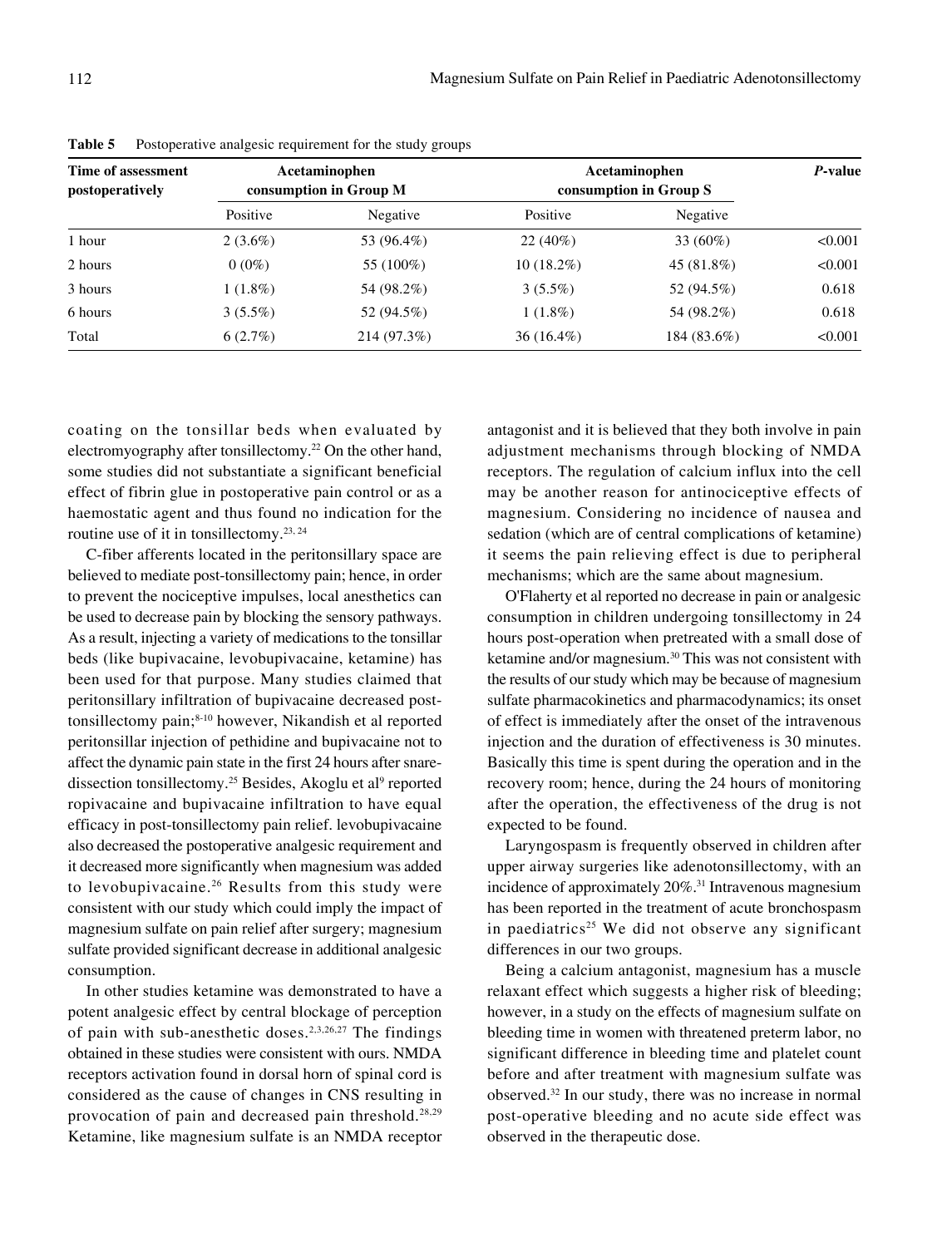#### **Conclusions**

Results in this study suggested that topical administration of magnesium sulfate at tonsillar bed after surgery reduced postoperative pain degree, reduced the number and amount of analgesic (acetaminophen) consumption and had no effect on laryngeal spasms. Besides, there was no increase in post-operative bleeding. Generally, it would benefit children undergoing adenotonsillectomy to receive topical magnesium sulfate postoperatively which is available and has a very low risk of postoperative bleeding but improved analgesic profiles.

Arranging similar studies with higher sample size for meaningful statistical evaluation, comparison of different methods of administration of magnesium sulfate (topical, intravenous, intramuscular and tonsillar bed injection) in efficacy and incidence of complications, determining blood levels after administration of magnesium sulfate and its role in effectiveness and similar studies in adults can be in perspective views.

# **Acknowledgements**

The authors would like to thank the nursing staff in the operating room in Shohadaye Ashayer Medical Training Center, especially Mrs. Azar Karami. Special thanks to Farzan Institute for Research and Technology for technical assistance.

# **References**

- 1. Giannoni C, White S, Enneking FK. Does dexamethasone with preemptive analgesia improve pediatric tonsillectomy pain? Otolaryngol Head Neck Surg 2002;126:307-15.
- 2. Erhan OL, Göksu H, Alpay C, Beştaş A. Ketamine in posttonsillectomy pain. Int J Pediatr Otorhinolaryngol 2007;71: 735-9.
- 3. Ibrahim AS. Ketamine Does Not Reduce Postoperative Morphine Consumption After Tonsillectomy in Children. Clin J Pain 2008; 24:395-8.
- 4. Bean-Lijewski JD, Kruitbosch SH, Hutchinson L, Browne B. Post-tonsillectomy pain management in children: Can we do better? Otolaryngol Head Neck Surg 2007;137:545-51.
- 5. Warnock FF, Lander J. Pain progression, intensity and outcomes following tonsillectomy. Pain 1998;75:37-45.
- 6. Umuroğlu T, Eti Z, Ciftçi H, Yilmaz Göğüb F. Analgesia for adenotonsillectomy in children: a comparison of morphine, ketamine and tramadol. Paediatr Anaesthes 2004;14:568-73.
- 7. Park AH, Pappas AL, Fluder E, Creech S, Lugo, RA, Hotaling A. Effect of Perioperative Administration of Ropivacaine With

Epinephrine on Postoperative Pediatric Adenotonsillectomy Recovery. Arch Otolaryngol Head Neck Surg 2004;130:459-64.

- 8. Somdas MA, Senturk M, Ketenci I, Erkorkmaz U, Unlu Y. Efficacy of bupivacaine for post-tonsillectomy pain: a study with the intra-individual design. Int J Pediatr Otorhinolaryngol 2004; 68:1391-5.
- 9. Akoglu E, Akkurt BC, Inanoglu K, Okuyucu S, Daglý S. Ropivacaine compared to bupivacaine for post-tonsillectomy pain relief in children: a randomized controlled study. Int J Pediatr Otorhinolaryngol 2006;70:1169-73.
- 10. Kountakis SE. Effectiveness of perioperative bupivacaine infiltration in tonsillectomy patients. Am J Otolaryngol 2002;23: 76-80.
- 11. Carlton SM, Coggeshall RE. Inflammation-induced changes in peripheral glutamate receptor populations. Brain Res 1999;820: 63-70.
- 12. Carlton SM, Zhou S, Coggeshall RE. Evidence for the interaction of glutamate and NK1 receptors in the periphery. Brain Res 1998; 790:160-9.
- 13. Richebe P, Rivat C, Rivalan B, Maurette P, Simonnet G. Low doses ketamine: antihyperalgesic drug, non-analgesic. Ann Fr Anesth Reanim 2005;24:1349-59.
- 14. Steinlechner B, Dworschak M, Birkenberg B, Grubhofer G, Weigl M, Schiferer A, et al. Magnesium moderately decreases remifentanil dosage required for pain management after cardiac surgery. Br J Anaesth 2006;96:444-9.
- 15. Dube L, Granry JC. The therapeutic use of magnesium in anesthesiology, intensive care and emergency medicine: a review. Can J Anaesth 2003;50:732-46.
- 16. Slatkin NE, Rhiner M. Topical ketamine in the treatment of mucositis pain. Pain Med 2003;4:298-303.
- 17. Dhiwakar M, Eng CY, Selvaraj S, McKerrow WS. Antibiotics to improve recovery following tonsillectomy: a systematic review. Otolaryngol Head Neck Surg 2006;134:357-64.
- 18. Al-Shehri AM. Steroid therapy for post-tonsillectomy symptoms in adults: a randomized, placebo-controlled study. Ann Saudi Med 2004;24:365-7.
- 19. Stewart R, Bill R, Ullah R, McConaghy P, Hall SJ. Dexamethasone reduces pain after tonsillectomy in adults. Clin Otolaryngol 2002;27:321-6.
- 20. Robertson A, Suryanarayanan R, Banerjee A. Homeopathic Arnica montana for post-tonsillectomy analgesia: a randomized placebo control trial. Homeopathy 2007;96:17-21.
- 21. Stevens MH, Stevens DC. Pain reduction by fibrin sealant in older children and adult tonsillectomy. Laryngoscope 2005;115: 1093-6.
- 22. Vaiman M, Krakovski D, Gavriel H. Fibrin sealant reduces pain after tonsillectomy: prospective randomized study. Ann Otol Rhinol Laryngol 2006;115:483-9.
- 23. Stoeckli SJ, Moe KS, Huber A, Schmid S. A prospective randomized double-blind trial of fibrin glue for pain and bleeding after tonsillectomy. Laryngoscope 1999;109:652-5.
- 24. Segal N, Puterman M, Rotem E, et al. A prospective randomized double-blind trial of fibrin glue for reducing pain and bleeding after tonsillectomy. Int J Pediatr Otorhinolaryngol 2008;72:469- 73.
- 25. Nikandish R, Maghsoodi B, Khademi S, Motazedian S, Kaboodkhani R. Peritonsillar infiltration with bupivacaine and pethidine for relief of post-tonsillectomy pain: a randomized double-blind study. Anaesth 2008;63:20-5.